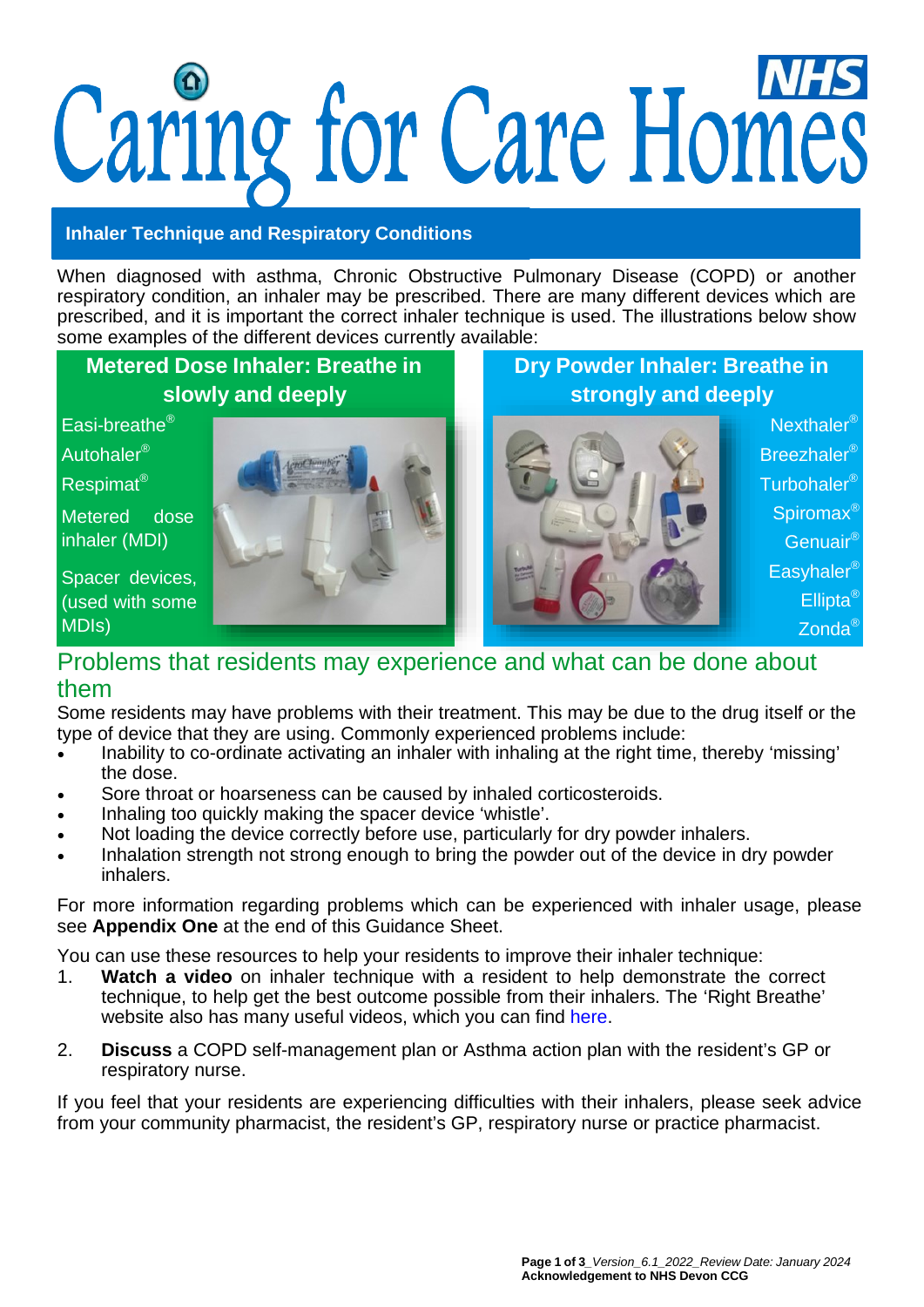# The difference between asthma and COPD

**What is asthma?** Asthma is a common long-term condition that can cause coughing, wheezing, chest tightness and breathlessness. The severity of these symptoms varies from person to person. Asthma can be controlled well in the majority of people most of the time, although some people may have more recurrent problems.

**What is COPD?** Chronic Obstructive Pulmonary Disease (COPD) is the name for a collection of lung diseases including chronic bronchitis and emphysema. People with COPD have difficulty breathing in and out; this is known as airways obstruction. The breathing difficulties residents suffer from are caused by long-term damage to the lungs. this is not reversible. The most common cause of this damage is smoking. People with COPD who still smoke should be offered support with stopping.

| <b>Symptoms</b>                                                               | <b>Asthma</b>                                                      | <b>COPD</b>                                        |
|-------------------------------------------------------------------------------|--------------------------------------------------------------------|----------------------------------------------------|
| People under 35 years                                                         | Common (often starts<br>in childhood)                              | Very few                                           |
| Smoker or ex-smoker                                                           | Sometimes                                                          | Nearly all                                         |
| Symptoms caused by an allergy                                                 | Sometimes                                                          | <b>No</b>                                          |
| Chronic (long lasting) cough with lots of<br>phlegm                           | Uncommon                                                           | Common                                             |
| <b>Breathlessness</b>                                                         | Variable, Residents can<br>be free of symptoms for<br>long periods | Can be persistent,<br>usually worsens over<br>time |
| Symptoms causing night time waking                                            | <b>Often</b>                                                       | Rarely                                             |
| Noticeable variation in symptoms between<br>day and night, or from day to day | Common                                                             | Uncommon                                           |

# COPD rescue medication

Residents who have COPD may be prescribed a COPD rescue pack by their GP or respiratory nurse. It is important that care home staff who administer medication are aware of the purpose of these packs, and know when they should be used.

COPD rescue packs should only be started if the resident is having a flare up of their COPD. The individual resident's COPD management plan will detail the symptoms to look out for and the steps you should take. It also details when emergency medical attention is required. If the resident does not have a current COPD management plan, you should contact the resident's GP or respiratory nurse to ask if they could provide one.

COPD rescue packs contain a short course of medications, normally an antibiotic and a steroid. These medications will have been carefully selected for the specific resident and should never be borrowed for use by another resident. Normally COPD rescue packs will be packaged separately from regular medication, have a leaflet advising on how to use appropriately, and will be clearly marked with an expiry date. Care homes should ensure this medication is date checked along with other medications. Out of date medication should be replaced and disposed of as advised in your medication policy.

When the COPD rescue pack has been started, it is extremely important that the GP is contacted as soon as possible to inform them that the medication is in use. Also, a new prescription must be requested to replace the COPD rescue pack.